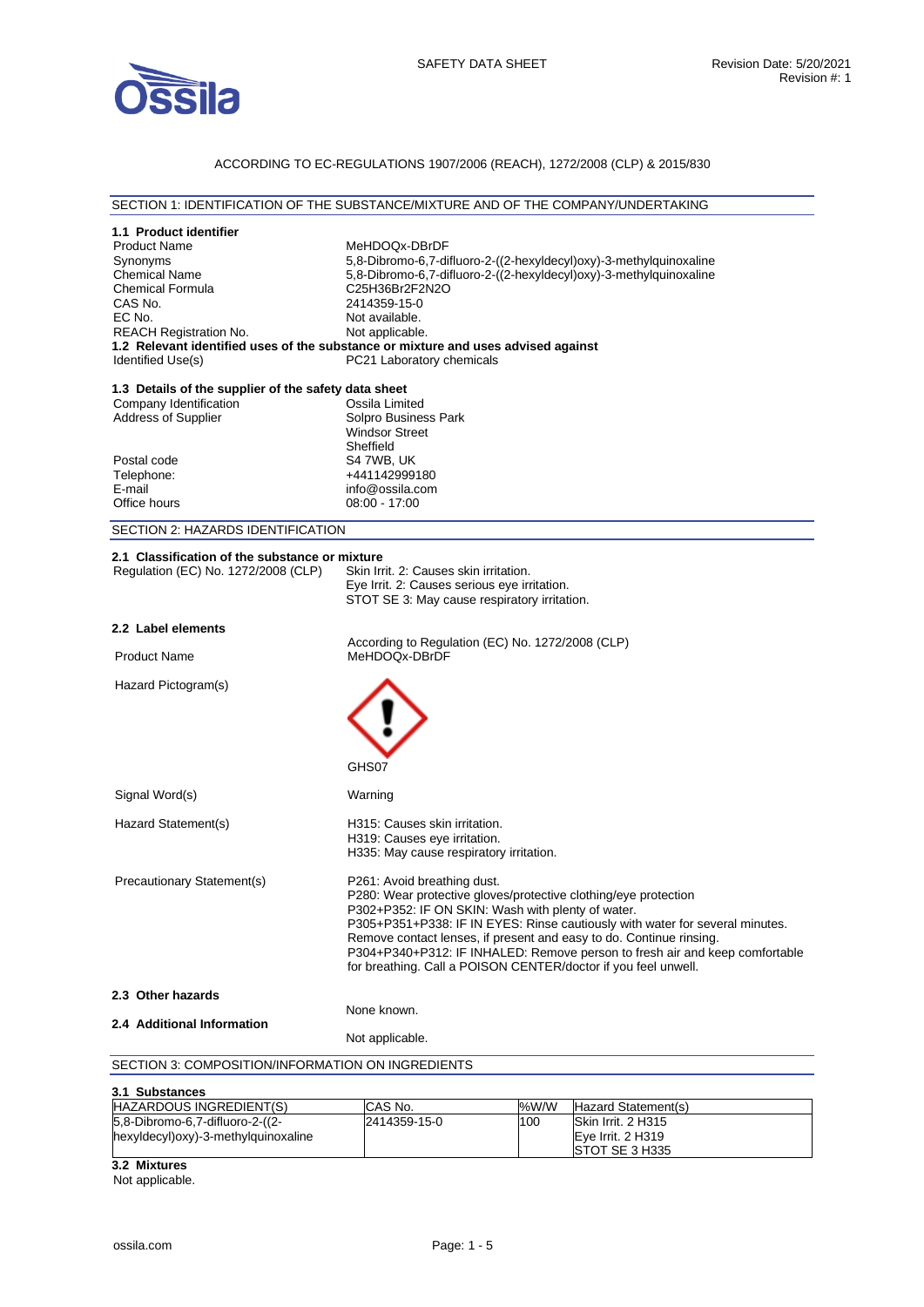

### SECTION 4: FIRST AID MEASURES **4.1 Description of first aid measures**  Inhalation **Remove person to fresh air and keep comfortable for breathing. Get medical** advice/attention if you feel unwell. Skin Contact **Rinse skin with water. If skin irritation occurs**, get medical advice/attention. Eye Contact **Ringe Contact Ringe Contact Rinse cautiously with water for several minutes. Remove contact lenses, if present** and easy to do. Continue rinsing. Ingestion Rinse out mouth with water. Get medical advice/attention if you feel unwell. **4.2 Most important symptoms and effects, both acute and delayed**  SECTION 11: Most important symptoms and effects, both acute and delayed **4.3 Indication of any immediate medical attention and special treatment needed**  Treat symptomatically. SECTION 5: FIREFIGHTING MEASURES **5.1 Extinguishing media**  Suitable Extinguishing media As appropriate for surrounding fire. Unsuitable extinguishing media As appropriate for surrounding fire. **5.2 Special hazards arising from the substance or mixture**  May decompose in a fire, giving off toxic and irritant vapours. **5.3 Advice for firefighters**  Fire fighters should wear complete protective clothing including self-contained breathing apparatus. SECTION 6: ACCIDENTAL RELEASE MEASURES **6.1 Personal precautions, protective equipment and emergency procedures**  Provide adequate ventilation. Wear protective clothing as per section 8. **6.2 Environmental precautions**  Avoid release to the environment. **6.3 Methods and material for containment and cleaning up**  Sweep up spilled substance but avoid making dust. Use vacuum equipment for collecting spilt materials, where practicable. Dispose of contents in accordance with local, state or national legislation. **6.4 Reference to other sections**  See Also Section 8, 13. SECTION 7: HANDLING AND STORAGE **7.1 Precautions for safe handling**  Avoid breathing dust/aerosols. Use only in a well-ventilated area. Wear protective clothing as per section 8. **7.2 Conditions for safe storage, including any incompatibilities**  Store in a well-ventilated place. Keep container tightly closed. Storage temperature **Ambient.** Storage life **Light sensitive.** Store in the dark. Incompatible materials None known. **7.3 Specific end use(s)**  Not known. See Section: 1.2. SECTION 8: EXPOSURE CONTROLS/PERSONAL PROTECTION **8.1 Control parameters**  8.1.1 Occupational Exposure Limits No Occupational Exposure Limit assigned.

|                                              | Occupational Exposure Limits    |         |            |                           |            |                             |             |
|----------------------------------------------|---------------------------------|---------|------------|---------------------------|------------|-----------------------------|-------------|
| <b>SUBSTANCE.</b>                            |                                 | CAS No. | LTEL (8 hr | LTEL (8 hr                | STEL (ppm) | $STEL$ (mg/m <sup>3</sup> ) | <b>Note</b> |
|                                              |                                 |         | TWA ppm)   | $TWA$ mg/m <sup>3</sup> ) |            |                             |             |
| 5.8-Dibromo-6.7-difluoro-2-((2- 2414359-15-0 |                                 |         |            |                           |            |                             |             |
| hexyldecyl) oxy)-3-                          |                                 |         |            |                           |            |                             |             |
| methylguinoxaline                            |                                 |         |            |                           |            |                             |             |
| Region                                       | Source                          |         |            |                           |            |                             |             |
| EU                                           | EU Occupational Exposure Limits |         |            |                           |            |                             |             |

United Kingdom UK Workplace Exposure Limits EH40/2005 (Third edition, published 2018)

### **8.2 Exposure controls**

8.2.1. Appropriate engineering controls Ensure adequate ventilation. A washing facility/water for eye and skin cleaning purposes should be present.

8.2.2. Personal protection equipment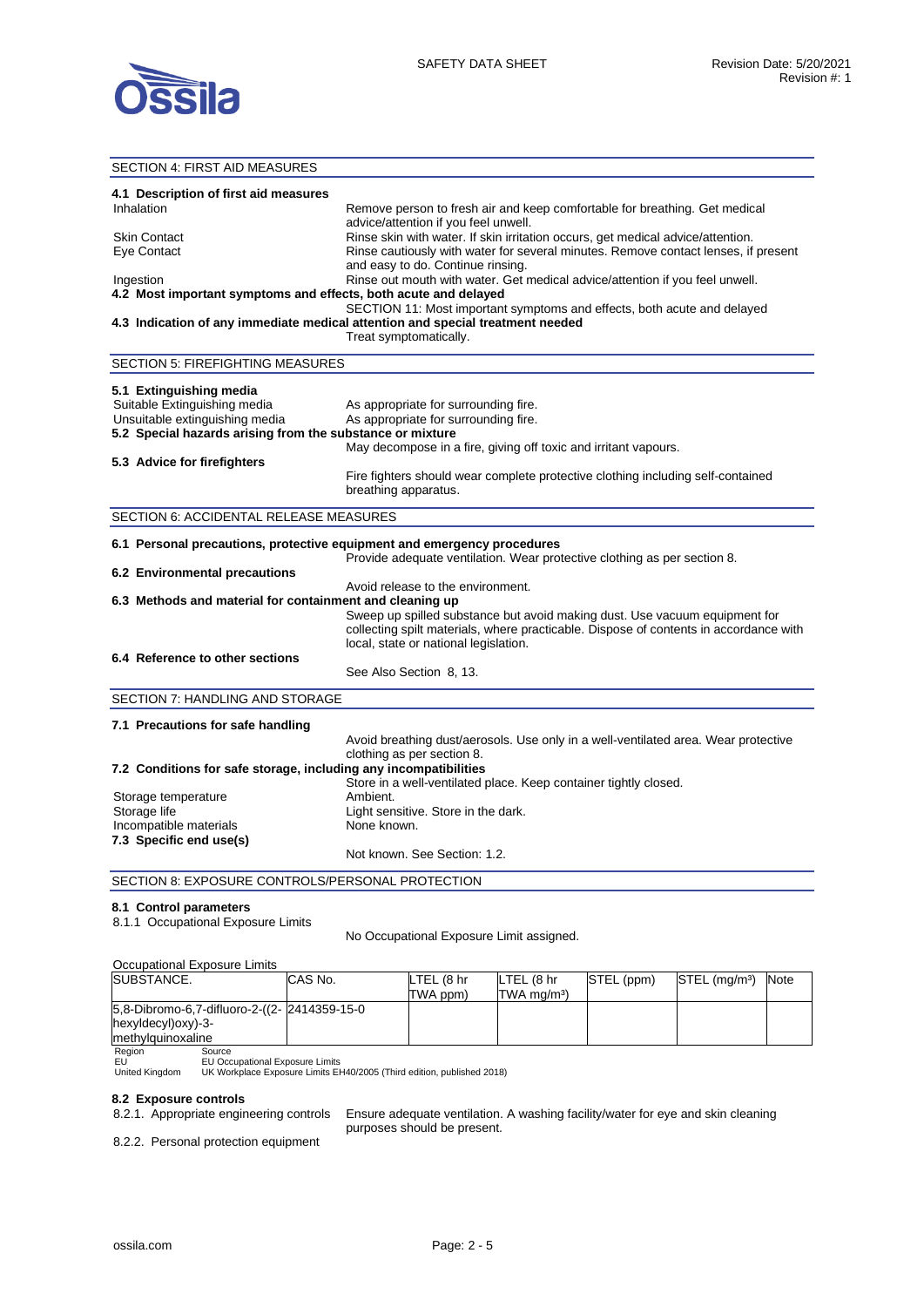

| Eye Protection         | Wear eye protection with side protection (EN166).                         |
|------------------------|---------------------------------------------------------------------------|
| Skin protection        | Wear protective clothing and gloves: Impervious gloves (EN 374).          |
| Respiratory protection | A suitable mask with filter type A (EN14387 or EN405) may be appropriate. |
| Thermal hazards        | None known.                                                               |
|                        | 8.2.3. Environmental Exposure Controls Avoid release to the environment.  |

| SECTION 9: PHYSICAL AND CHEMICAL PROPERTIES               |  |  |
|-----------------------------------------------------------|--|--|
| 9.1 Information on basic physical and chemical properties |  |  |

| 9.1 Information on basic privilegia and chemical properties |                                |  |  |
|-------------------------------------------------------------|--------------------------------|--|--|
| Appearance                                                  | Oil                            |  |  |
|                                                             | Colour: Colorless              |  |  |
| Odour                                                       | Not known.                     |  |  |
| Odour threshold                                             | Not known.                     |  |  |
| рH                                                          | Not known.                     |  |  |
| Melting point/freezing point                                | n.a.                           |  |  |
| Initial boiling point and boiling range                     | Not known.                     |  |  |
| <b>Flash Point</b>                                          | Not known.                     |  |  |
| Evaporation rate                                            | Not known.                     |  |  |
| Flammability (solid, gas)                                   | Not known.                     |  |  |
| Upper/lower flammability or explosive                       | Not known.                     |  |  |
| limits                                                      |                                |  |  |
| Vapour pressure                                             | Not known.                     |  |  |
| Vapour density                                              | Not known.                     |  |  |
| Density (g/ml)                                              | Not known.                     |  |  |
| Relative density                                            | Not known.                     |  |  |
| Solubility(ies)                                             | Solubility (Water): Not known. |  |  |
|                                                             | Solubility (Other): Not known. |  |  |
| Partition coefficient: n-octanol/water                      | Not known.                     |  |  |
| Auto-ignition temperature                                   | Not known.                     |  |  |
| Decomposition Temperature (°C)                              | Not known.                     |  |  |
| Viscosity                                                   | Not known.                     |  |  |
| <b>Explosive properties</b>                                 | Not known.                     |  |  |
| Oxidising properties                                        | Not known.                     |  |  |
| 9.2 Other information                                       |                                |  |  |
|                                                             | None.                          |  |  |

| SECTION 10: STABILITY AND REACTIVITY |  |
|--------------------------------------|--|

| 10.1 Reactivity                         |                                                      |
|-----------------------------------------|------------------------------------------------------|
| 10.2 Chemical Stability                 | None anticipated.<br>Stable under normal conditions. |
| 10.3 Possibility of hazardous reactions |                                                      |
| 10.4 Conditions to avoid                | Not known.                                           |
| 10.5 Incompatible materials             | Not known.                                           |
|                                         | Not known.                                           |
| 10.6 Hazardous decomposition products   | No hazardous decomposition products known.           |
|                                         |                                                      |
| SECTION 11: TOXICOLOGICAL INFORMATION   |                                                      |

# **11.1 Information on toxicological effects**

| Acute toxicity - Ingestion |                               | Not classified. |
|----------------------------|-------------------------------|-----------------|
|                            | Acute toxicity - Skin Contact | Not classified. |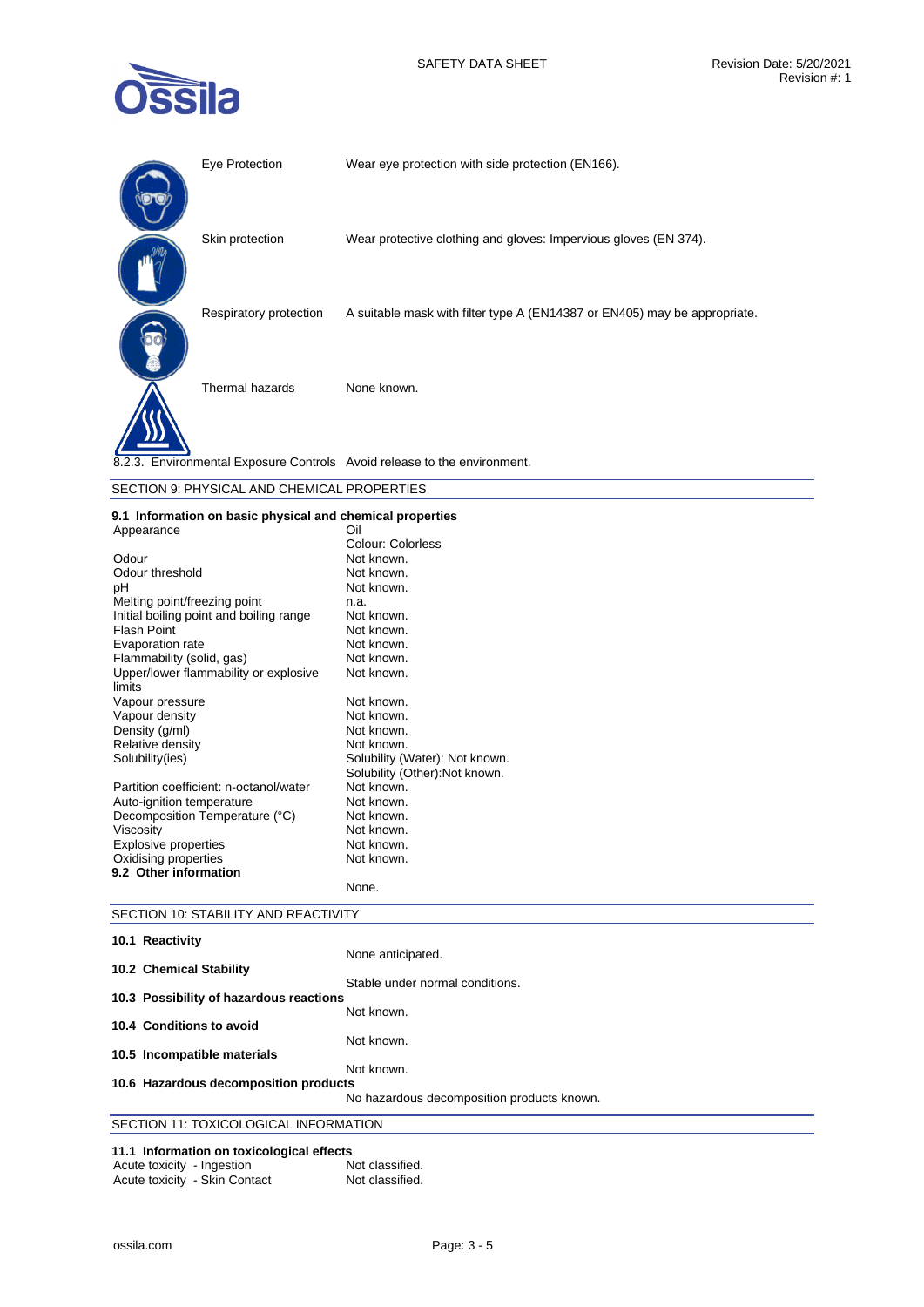

| Acute toxicity - Inhalation    | Not classified. |
|--------------------------------|-----------------|
| Skin corrosion/irritation      | Causes skin irr |
| Serious eye damage/irritation  | Causes serious  |
| Skin sensitization data        | Not classified. |
| Respiratory sensitization data | Not classified. |
| Germ cell mutagenicity         | Not classified. |
| Carcinogenicity                | Not classified. |
| Reproductive toxicity          | Not classified. |
| Lactation                      | Not classified. |
| STOT - single exposure         | May cause res   |
| STOT - repeated exposure       | Not classified. |
| Aspiration hazard              | Not classified. |
| 11.2 Other information         |                 |
|                                | Not known.      |
|                                |                 |

ritation. us eye irritation. spiratory irritation.

# SECTION 12: ECOLOGICAL INFORMATION

## **12.1 Toxicity**

| Toxicity - Aquatic invertebrates                                 | Not known.                                                                                          |
|------------------------------------------------------------------|-----------------------------------------------------------------------------------------------------|
| Toxicity - Fish                                                  | Not known.                                                                                          |
| Toxicity - Algae                                                 | Not known.                                                                                          |
| <b>Toxicity - Sediment Compartment</b>                           | Not classified.                                                                                     |
| <b>Toxicity - Terrestrial Compartment</b>                        | Not classified.                                                                                     |
| 12.2 Persistence and Degradation                                 |                                                                                                     |
|                                                                  | Not known.                                                                                          |
| 12.3 Bioaccumulative potential                                   |                                                                                                     |
|                                                                  | Not known.                                                                                          |
| 12.4 Mobility in soil                                            |                                                                                                     |
|                                                                  | Not known.                                                                                          |
| 12.5 Results of PBT and vPvB assessment                          |                                                                                                     |
|                                                                  | Not known.                                                                                          |
| 12.6 Other adverse effects                                       |                                                                                                     |
|                                                                  | Not known.                                                                                          |
|                                                                  |                                                                                                     |
| SECTION 13: DISPOSAL CONSIDERATIONS                              |                                                                                                     |
| 13.1 Waste treatment methods                                     |                                                                                                     |
|                                                                  | Dispose of contents in accordance with local, state or national legislation. Recycle                |
|                                                                  | only completely emptied packaging. Normal disposal is via incineration operated by                  |
|                                                                  | an accredited disposal contractor. Send to a licensed recycler, reclaimer or                        |
|                                                                  | incinerator.                                                                                        |
| <b>13.2 Additional Information</b>                               |                                                                                                     |
|                                                                  |                                                                                                     |
|                                                                  | Disposal should be in accordance with local, state or national legislation.                         |
| SECTION 14: TRANSPORT INFORMATION                                |                                                                                                     |
| IATA/IMO/RID/ADR                                                 |                                                                                                     |
|                                                                  | Not classified as hazardous for transport.                                                          |
| SECTION 15: REGULATORY INFORMATION                               |                                                                                                     |
|                                                                  |                                                                                                     |
|                                                                  | 15.1 Safety, health and environmental regulations/legislation specific for the substance or mixture |
| European Regulations - Authorisations and/or Restrictions On Use |                                                                                                     |
| Candidate List of Substances of Very                             | Not listed                                                                                          |
| <b>High Concern for Authorisation</b>                            |                                                                                                     |
| REACH: ANNEX XIV list of substances                              | Not listed                                                                                          |
| subject to authorisation                                         |                                                                                                     |
| REACH: Annex XVII Restrictions on the                            | Not listed                                                                                          |
| manufacture, placing on the market and                           |                                                                                                     |
| use of certain dangerous substances,                             |                                                                                                     |
| mixtures and articles                                            |                                                                                                     |
| Community Rolling Action Plan (CoRAP) Not listed                 |                                                                                                     |

| Regulation (EC) N° 850/2004 of the      | Not listed |
|-----------------------------------------|------------|
| European Parliament and of the Council  |            |
| on persistent organic pollutants        |            |
| Regulation (EC) N° 1005/2009 on         | Not listed |
| substances that deplete the ozone layer |            |
| Regulation (EU) N° 649/2012 of the      | Not listed |
| European Parliament and of the Council  |            |
| concerning the export and import of     |            |
| hazardous chemicals                     |            |
| <b>National regulations</b>             |            |
| Other                                   | Not known. |
|                                         |            |